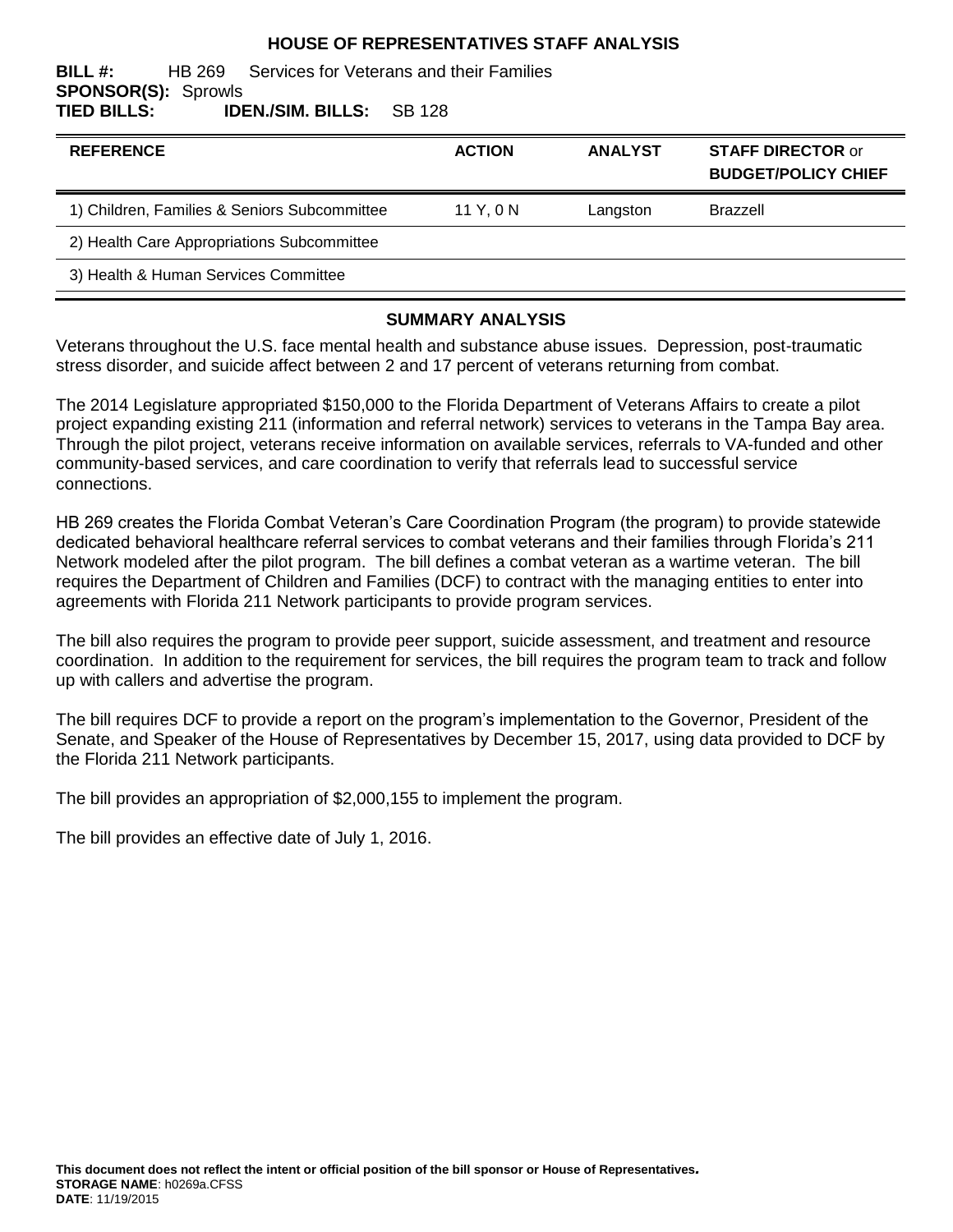### **FULL ANALYSIS**

# **I. SUBSTANTIVE ANALYSIS**

A. EFFECT OF PROPOSED CHANGES:

### **Current Situation**

#### Depression and Suicide Among Veterans

Veterans throughout the U.S. face mental health and substance abuse issues. According to a 2008 study, between 5 and 15 percent of veterans who served in Iraq and Afghanistan returned with posttraumatic stress disorder (PTSD), and an additional 2 to 14 percent returned with major depression.<sup>1</sup> PTSD attributed to combat has affected between 2 and 17 percent of all U.S. military veterans since the Vietnam War.<sup>2</sup> In 2012, the U.S. Department of Veterans Affairs (VA) released a report detailing veteran deaths from suicide from 1999 to 2009. $3$  Over that ten-year span, veterans comprised approximately 22.2% of all suicides. In the year 2010, on average, 22 veterans committed suicide per day.<sup>4</sup> In response to these trends, the federal government, through the VA, has established programs to connect veterans to mental health services.



<span id="page-1-0"></span>Percent of Suicides that Involve Veterans by State<sup>5</sup>

http://www.ncbi.nlm.nih.gov/pmc/articles/PMC2891773/ (last visited March 20, 2015).

 $\overline{a}$ <sup>1</sup> INVISIBLE WOUNDS OF WAR: PSYCHOLOGICAL AND COGNITIVE INJURIES, THEIR CONSEQUENCES, AND SERVICES TO ASSIST RECOVERY, at 433 (Terri Tanielian and Lisa H. Jaycox, Eds,) (2008), *available at* [http://www.rand.org/pubs/monographs/2008/RAND\\_MG720.pdf,](http://www.rand.org/pubs/monographs/2008/RAND_MG720.pdf) (last

visited November 11, 2015).<br><sup>2</sup> Lisa K. Richardson, B. Christopher Frueh, and Ronald Acierno, *Prevalence Estimate of Combat-Related PTSD: A Critical* Review, 44 AUSTRALIAN AND NEW ZEALAND JOURNAL OF PSYCHIATRY, at 4-19 (January 2010), *available at*

<sup>3</sup> Janet Kemp and Robert Bossarte, *Suicide Data Report, 2012*, DEPARTMENT OF VETERANS AFFAIRS MENTAL HEALTH SERVICES SUICIDE PREVENTION PROGRAM, at 15, *available at <http://www.va.gov/opa/docs/Suicide-Data-Report-2012-final.pdf>* (last visited November 11, 2015).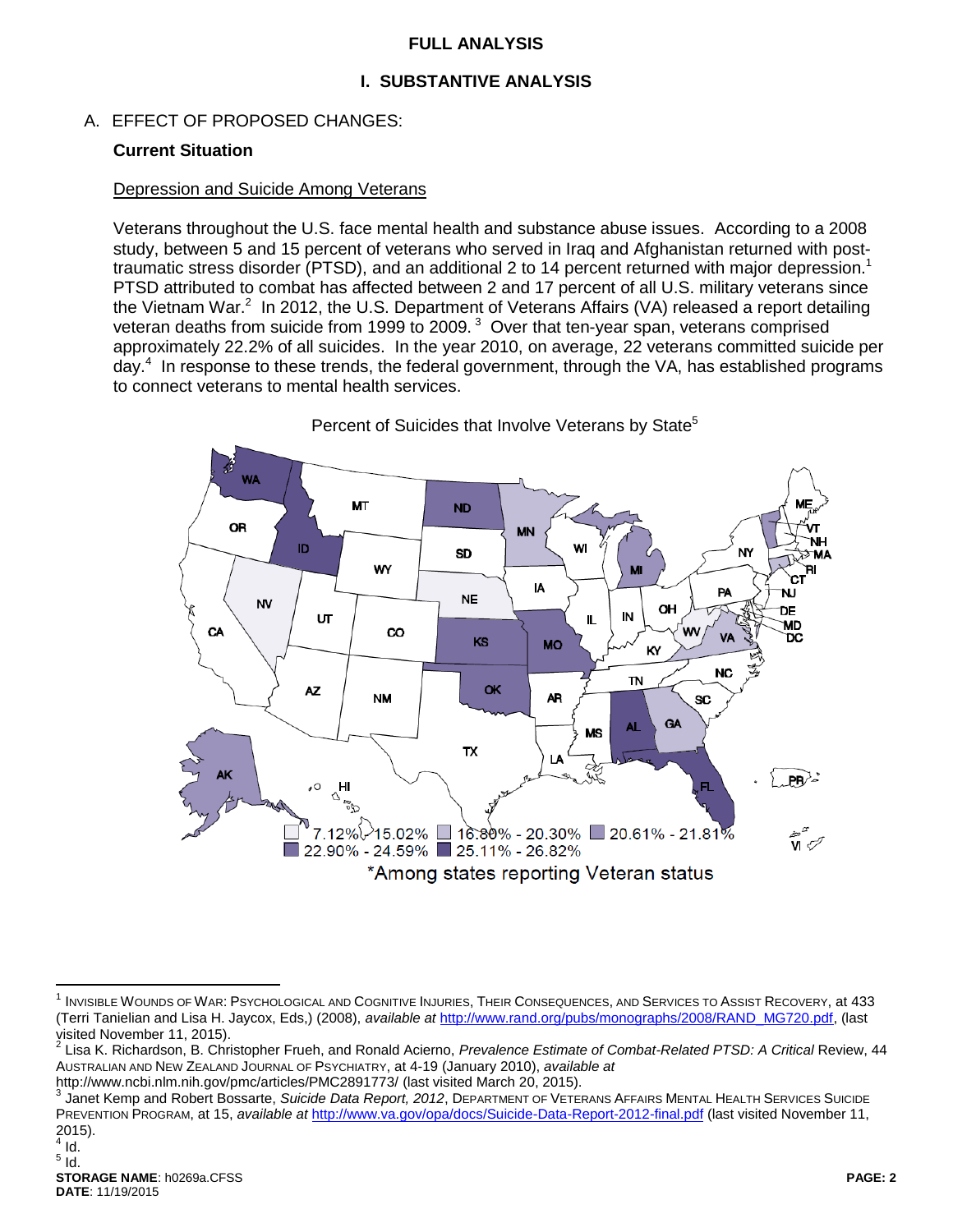# Federal Mental Health Care Services for Veterans

<span id="page-2-0"></span>An individual who served in the active military, naval, or air service, and who was not dishonorably discharged, may qualify for VA health care benefits.<sup>6</sup> VA health benefits include necessary inpatient hospital care and outpatient services to promote, preserve, or restore a veteran's health. VA medical facilities provide a wide range of services, including mental health services.<sup>7</sup> The VA provides specialty inpatient and outpatient mental health services at its medical centers and community-based outpatient clinics; additionally, readjustment counseling services may be available at veteran centers across the nation.<sup>8</sup> For veterans with serious mental illness, VA offers care tailored to help with their specific diagnosis and to promote recovery. Serious mental illnesses include a variety of diagnoses (for example, schizophrenia, depression or bipolar disorder, PTSD, and substance use disorders) that result in significant problems functioning in the community.<sup>9</sup>

There is a presumptive eligibility for VA health care services for psychosis and other mental illnesses to be covered as service-connected illness when a veteran experiences them within a specified period.<sup>10</sup> This allows certain veterans who are not otherwise eligible for VA health care to receive treatment for mental illness and other directly related conditions at no cost.<sup>11</sup> The goal is to support recovery and enable veterans who experience mental health problems to live meaningful lives in their communities and to achieve their full potential.<sup>12</sup>

The VA operates six medical centers in Florida located at Bay Pines, Miami, Tampa, West Palm Beach, Gainesville and Lake City.<sup>13</sup> The VA also operates outpatient clinics for health care and Vet Centers for counseling throughout Florida.

### Federal Veterans Crisis Line

The Veterans Crisis Line is a resource for veterans across the county developed by the VA to connect veterans and current service members in crisis and their families and friends with information from qualified responders through a confidential toll-free hotline, online chat, and text messaging service.<sup>14</sup>

<span id="page-2-1"></span>The Veterans Crisis Line was launched in 2007 as the National Veterans Suicide Prevention Hotline; over the course of the program, it has answered more than 1.6 million calls and made more than 45,000 lifesaving rescues.<sup>15</sup> In 2009, the National Veterans Suicide Prevention Hotline added an anonymous online chat service and has engaged in more than 207,700 chats.<sup>16</sup>

In 2011, the "National Veterans Suicide Prevention Hotline" was re-branded as the "Veterans Crisis Line" and launched the "It's Your Call" media campaign promoting the newly-named crisis line and marketing it to both veterans and their family and friends.<sup>17</sup> Also in 2011, the Veterans Crisis Line introduced a text-messaging service to provide another way for veterans to connect with confidential, round-the-clock support, and since then has responded to more than  $32,300$  texts.<sup>18</sup>

 $\overline{a}$ 

<sup>6</sup> U.S. DEPARTMENT OF VETERANS AFFAIRS, *Federal Benefits for Veterans, Dependents and Survivors*, [http://www.va.gov/opa/publications/benefits\\_book/benefits\\_chap01.asp](http://www.va.gov/opa/publications/benefits_book/benefits_chap01.asp) (last visited November 11, 2015).

<sup>7</sup> U.S. DEPARTMENT OF VETERANS AFFAIRS, *Health Benefits*,

[http://www.va.gov/HEALTHBENEFITS/access/medical\\_benefits\\_package.asp](http://www.va.gov/HEALTHBENEFITS/access/medical_benefits_package.asp) (last visited November 12, 2015).<br><sup>8</sup> id Id.

<sup>9</sup> *Guide to VA Mental Health* Services, U.S. DEPARTMENT OF VETERANS AFFAIRS, at 10, *available at*  [http://www.mentalhealth.va.gov/docs/MHG\\_English.pdf](http://www.mentalhealth.va.gov/docs/MHG_English.pdf) (last visited November 12, 2015).

Supra, Not[e 7.](#page-2-0)

 $11$  Id.

 $12$   $\dot{I}$ d.

<sup>13</sup> FLORIDA DEPARTMENT OF VETERANS' AFFAIRS, *Benefits and Services: Health Care*, http://floridavets.org/benefits-services/health-care-2/ (last visited November 12, 2015).

<sup>14</sup> VETERANS CRISIS LINE, *FAQs*, <http://www.veteranscrisisline.net/About/FAQs.aspx> (last visited November 12, 2015).

<sup>15</sup> VETERANS CRISIS LINE, *About the Veterans Crisis Line*, <http://www.veteranscrisisline.net/About/AboutVeteransCrisisLine.aspx> (last visited November 12, 2015).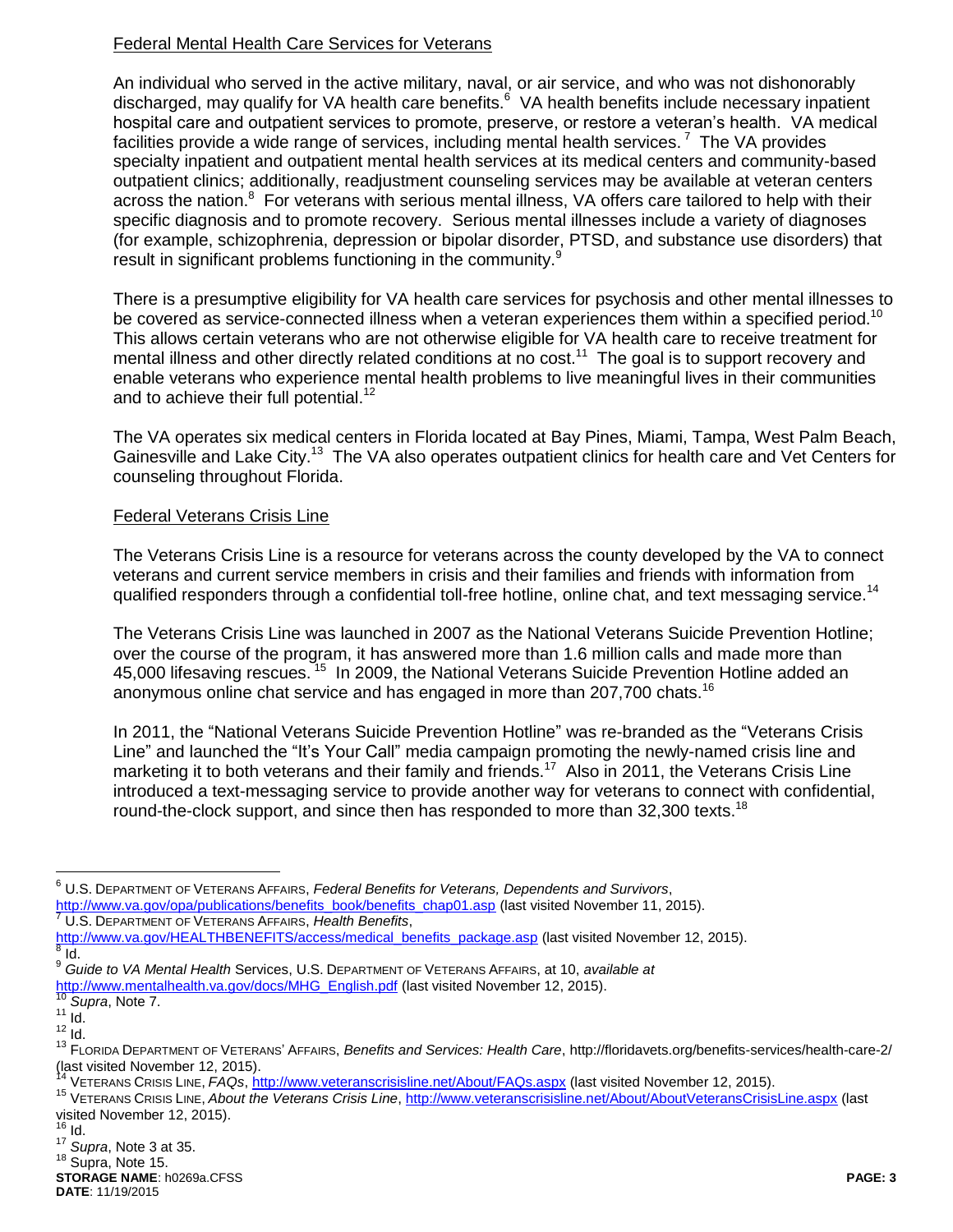

Following the "It's Your Call" media campaign, there was a spike in calls to the Veterans Crisis Line. Over the span of the program the number of repeat callers has steadily increased, either reflecting a change in the type of help individuals are seeking or the expanding role the Veterans Crisis Line is playing in the provision of mental health care for veterans. $2<sup>2</sup>$ 

# Florida Department of Veterans' Affairs

Florida has the nation's third largest veteran population with more than 1.6 million veterans, comprising 12% of the state's population 18 and over.  $21$ 

In 1988, Florida citizens endorsed a constitutional amendment to create the Florida Department of Veterans Affairs (the Florida VA) as a separate agency charged with providing advocacy and representation for Florida's veterans and to intercede on their behalf with the U.S. Department of Veterans Affairs.<sup>22</sup> The Florida VA is the state agency that has statutory authority and responsibility for the provision of assistance to all former, present, and future members of the armed forces. S. 292.05(7), F.S. gives the Florida VA the authority and responsibility to apply for and administer any federal programs and develop and coordinate such state programs as may be beneficial to the particular interests of the veterans of this state. The Florida VA helps veterans gain access to federal benefits, including federally funded medical care, to improve their quality of life.

To receive benefits through the Florida VA as a wartime veteran, a veteran must have served in a campaign or expedition for which a campaign badge has been authorized or during a specified period of wartime service.<sup>23</sup> The qualifying periods of wartime service include the Second World War, the Korean War, the Vietnam War, the Persian Gulf War, Operation Enduring Freedom, and Operation Iraqi Freedom. 24

### Florida 211 Network

 $23$  S. 1.01(14), F.S.

 $\overline{a}$ <sup>19</sup> *Supra*, Not[e 3](#page-1-0) at 36.

 $^{20}$   $\mathrm{Id}$ .

<sup>21</sup> FLORIDA DEPARTMENT OF VETERANS' AFFAIRS, *Our Veterans: Fast Facts*[, http://floridavets.org/our-veterans/profilefast-facts/](http://floridavets.org/our-veterans/profilefast-facts/) (last visited November 12, 2015).

<sup>22</sup> FLORIDA DEPARTMENT OF VETERANS' AFFAIRS, *About Us*,<http://floridavets.org/about-us/> (last visited November 12, 2015).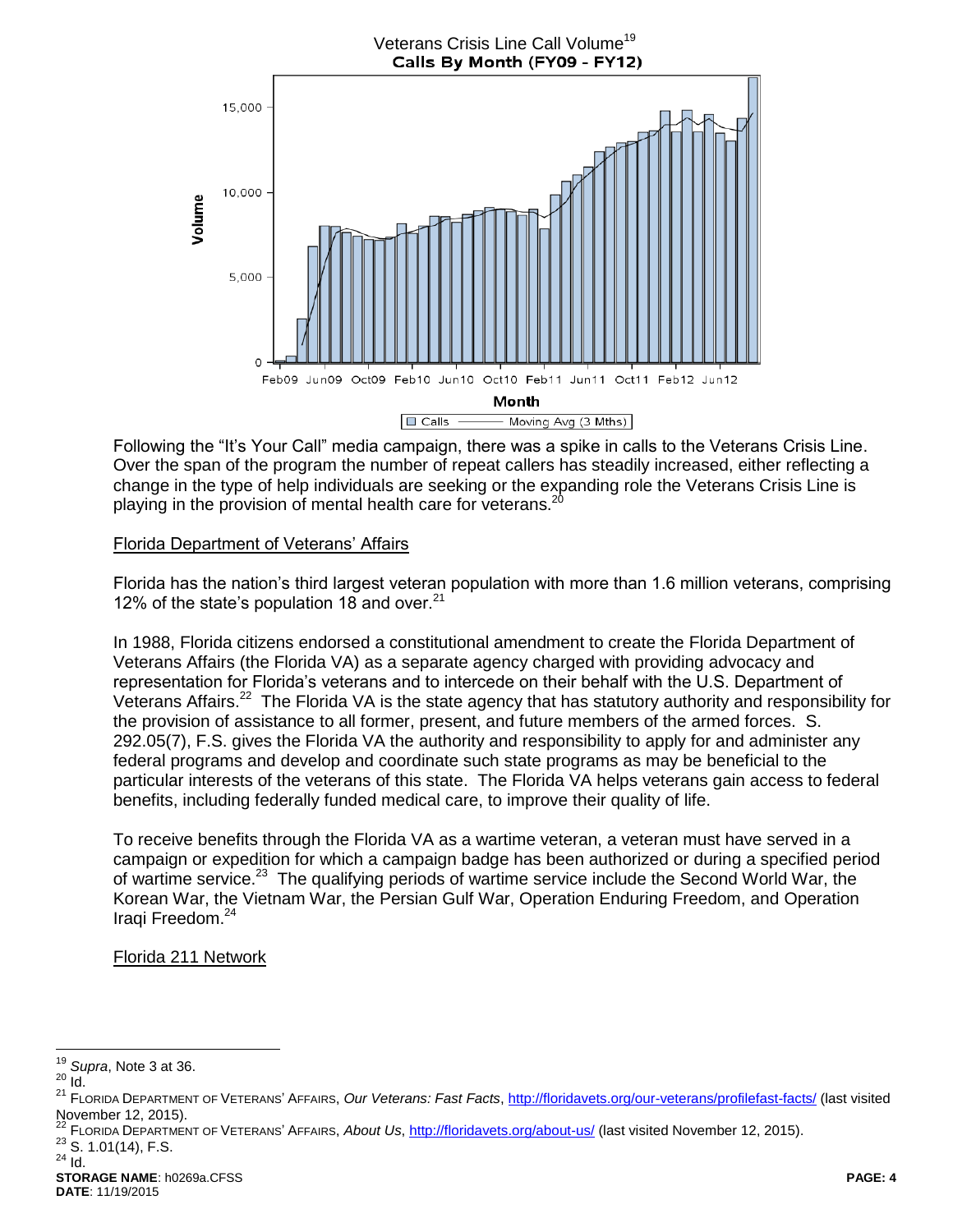Section 408.918, F.S., establishes the Florida 211 Network, authorizing the planning, development, and implementation of a statewide network to serve as the single point of coordination for information and referral for health and human services.

A 211 network is a telephone-based service offered by nonprofit and public agencies throughout Florida and the United States that provides free and confidential information and referral services 24 hours a day, 7 days a week. The network helps callers identify and connect with health and human service programs that can meet a variety of needs, including food, housing, employment, health care, crisis counseling and more. <sup>25</sup> In Florida, services are available statewide through any cell phone provider as well as through landlines in all 67 counties by dialing 2-1-1.<sup>26</sup> In order to participate in the Florida 211 Network, a 211 provider must be fully accredited by the National Alliance of Information and Referral Services or have received approval to operate, pending accreditation, from its affiliate, the Florida Alliance of Information and Referral Services.<sup>27</sup> There are a total of sixteen Florida 211 Network certified providers.<sup>28</sup>



#### Florida 211 Network Providers<sup>29</sup>

# Department of Children and Families

*Substance Abuse and Mental Health Program*

The Florida Department of Children and Families (DCF) administers a statewide system of safety-net services for substance abuse and mental health (SAMH) prevention, treatment, and recovery. It serves children and adults who are otherwise unable to obtain these services (such as individuals who are not covered under Medicaid or private insurance and do not have the financial ability to pay for the services

<sup>25</sup> <sup>25</sup> FLORIDA 2-1-1- ASSOCIATION,<http://www.my211florida.org/> (last visited November 11, 2015).

 $rac{26}{27}$  **Id.** 

S. 408.918(2), F.S.

<sup>&</sup>lt;sup>28</sup> Email from Shelia Smith, President/CEO Broward 211, RE: Florida 2-1-1 Coverage Map (November 13, 2015) (email on file with Children, Families & Seniors Subcommittee staff).<br><sup>29</sup> Id <sup>29</sup> Id.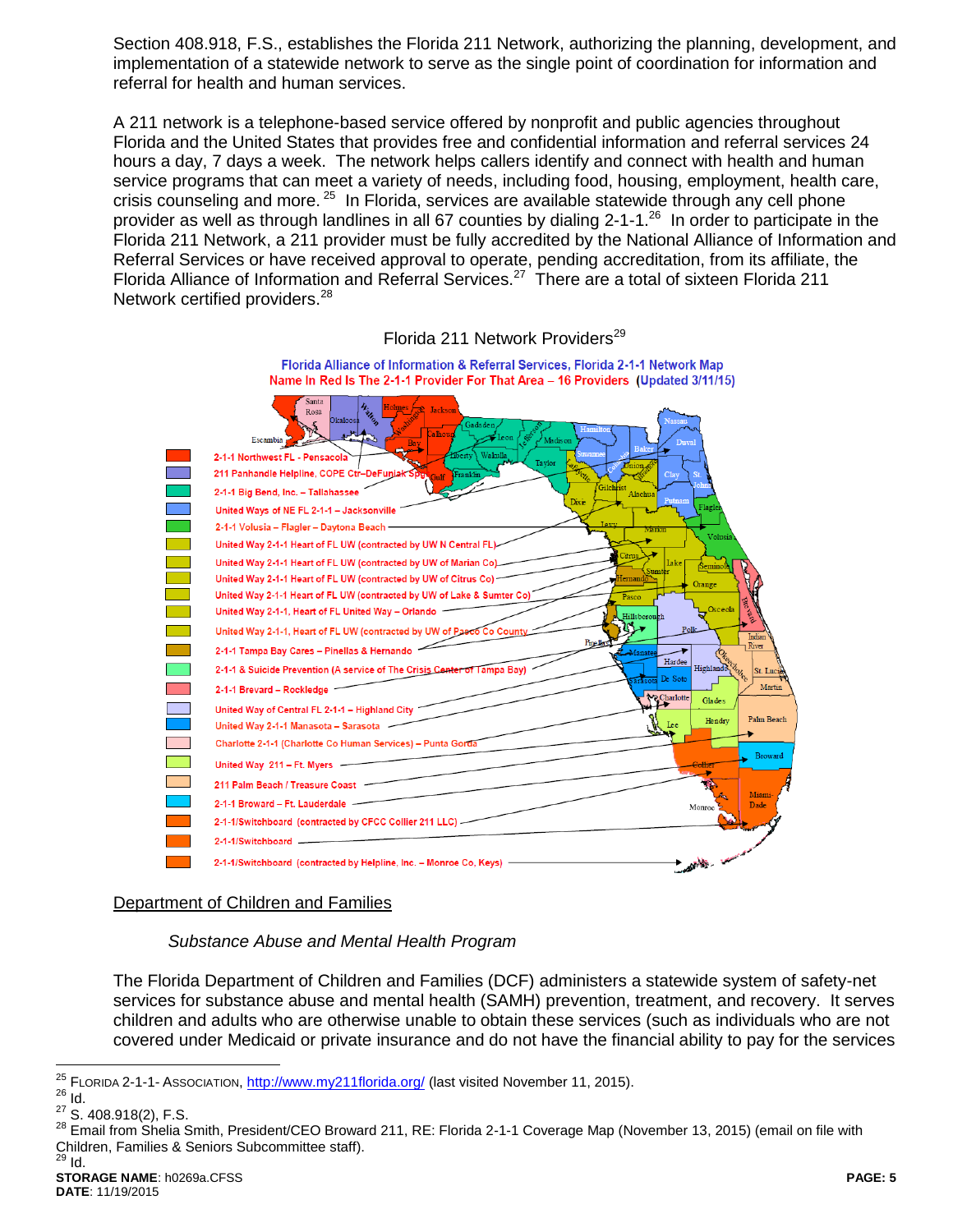themselves). SAMH programs include a range of prevention, acute interventions (such as crisis stabilization or detoxification), residential, transitional housing, outpatient treatment, and recovery support services. Services are provided in accordance with state and federally-established priority populations.<sup>30</sup>

# *Behavioral Health Managing Entities*

In 2001, the Legislature authorized DCF to implement behavioral health managing entities as the management structure for the delivery of local mental health and substance abuse services.<sup>31</sup> This was based upon the Legislature's decision that a management structure which places the responsibility for publicly-financed behavioral health treatment and prevention services within a single private, nonprofit entity at the local level would promote improved access to care; promote service continuity;<br>monprofit entity at the local level would promote improved access to care; promote service continuity; and provide for more efficient and effective delivery of substance abuse and mental health services.



The implementation of the managing entity system initially began on a pilot basis but, in 2008, the Legislature authorized DCF to implement managing entities statewide.<sup>34</sup> Full implementation of the statewide managing entity system occurred in April 2013, with all geographic regions now served by a managing entity.<sup>35</sup> DCF currently contracts with seven managing entities that in turn contract with local service providers for the delivery of mental health and substance abuse providers.<sup>36</sup> Managing entities create and manage provider networks by contracting with service providers for the delivery of substance abuse and mental health services.

 $\overline{a}$ 

 $30$ These priority populations include, among others, persons diagnosed with co-occurring substance abuse and mental health disorders, persons who are experiencing an acute mental or emotional crisis, children who have or are at risk of having an emotional disturbance and children at risk for initiating drug use.

Ch. 2001-191, Laws of Florida.

<sup>32</sup> Section 394.9082, F.S.

<sup>33</sup> FLORIDA DEPARTMENT OF CHILDREN AND FAMILIES, *Managing Entities*, *available at* [http://www.myflfamilies.com/service](http://www.myflfamilies.com/service-programs/substance-abuse/managing-entities)[programs/substance-abuse/managing-entities](http://www.myflfamilies.com/service-programs/substance-abuse/managing-entities) (last visited November 12, 2015).

Chapter 2008-243, Laws of Florida.

<sup>35</sup> The Department of Children and Families Performance and Accountability System for Behavioral Health Managing Entities, OFFICE OF PROGRAM POLICY ANALYSIS AND GOVERNMENT ACCOUNTABILITY, July 18, 2014.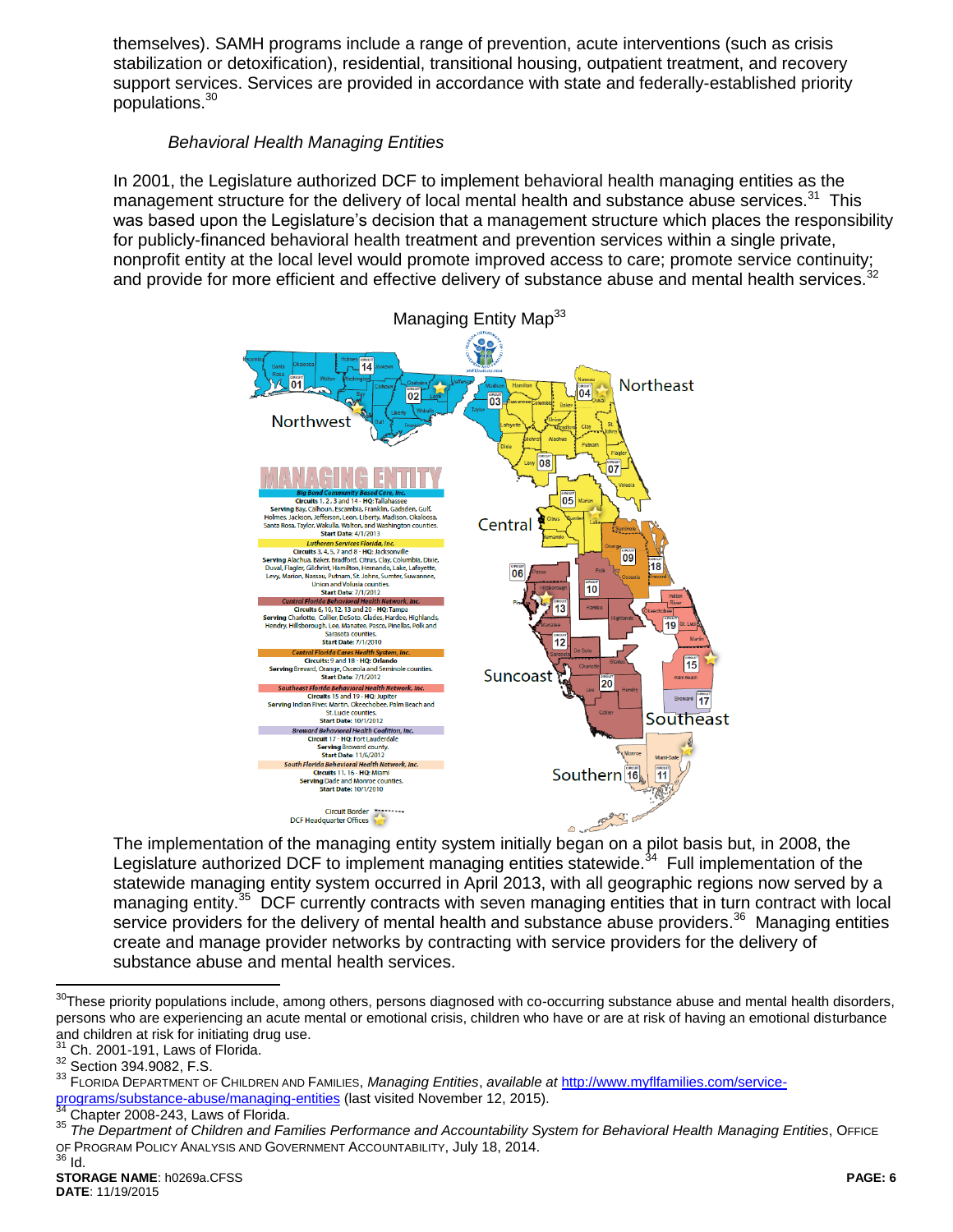# The Crisis Center of Tampa Bay Pilot Project

The 2014 Florida Legislature appropriated \$150,000 to create a pilot project expanding existing 211 services to veterans in Hillsborough, Pasco, Pinellas, Polk and Manatee counties.<sup>37</sup> In August 2014, the Crisis Center of Tampa Bay (CCTB), through the pilot project, expanded its services to veterans and launched the Florida Veterans Support Line (1-844-MYFLVET) in November 2014.<sup>38</sup> The expanded service is peer-based and veteran-specific. By calling the Florida Veterans Support Line, veterans in the Tampa Bay region are able to speak with a fellow veteran and offered:

- Comprehensive information and referral to VA-funded services and other community-based services;
- Assistance and support provided by a peer who has experienced the transition from military back to civilian life; and
- **Care coordination services, including system navigation, advocacy, and ongoing support.**<sup>39</sup>

Veterans receiving care coordination get ongoing suicide assessment, continuous safety planning, and support for an extended period of time. The CCTB pilot project aims to ensure veterans are not only receiving information on available services but are also enrolled, accepted, and attending VA-funded and other community-based services.<sup>40</sup>

During fiscal year 2015, the CCTB pilot project has handled 1135 total calls; of those, 925 calls were referred to care coordination services.<sup>41</sup> The breakdown of the total calls received during that period is as follows:

| <b>Call Origin:</b>                                                                                                                                    | <b>Contact</b><br>Made By:                                                                                                        | Veteran<br><b>Status:</b>                                                                                                                                                          | <b>Current Use of</b><br><b>VA Services:</b>                                                                            | <b>Presenting Need:</b>                                                                                                                                                                                                                                                        | <b>Type of Service</b><br><b>Referred:</b>                                                                                                                                                                                      |
|--------------------------------------------------------------------------------------------------------------------------------------------------------|-----------------------------------------------------------------------------------------------------------------------------------|------------------------------------------------------------------------------------------------------------------------------------------------------------------------------------|-------------------------------------------------------------------------------------------------------------------------|--------------------------------------------------------------------------------------------------------------------------------------------------------------------------------------------------------------------------------------------------------------------------------|---------------------------------------------------------------------------------------------------------------------------------------------------------------------------------------------------------------------------------|
| • Transfer from<br>other 211 Line:<br>853 (75.2%)<br>$\bullet$ Florida<br>Veterans<br>Support Line:<br>257 (22.6%)<br>• Walk-In/ Event:<br>$25(2.2\%)$ | Self: 926<br>(81.6%)<br>$\bullet$ Friend/<br>Relative: 168<br>$(14.8\%)$<br>• Organization:<br>38 (3.3%)<br>Other: 3<br>$(0.3\%)$ | • Veteran: $973$<br>(85.7%)<br>• Retired: $47$<br>$(4.1\%)$<br>• Former Military<br>$(<$ 180 Days):<br>20 (1.8%)<br>• Active Duty: 20<br>$(1.8\%)$<br>• Reserve: $16$<br>$(1.4\%)$ | $\bullet$ Yes: 530<br>(46.7%)<br>• No: $316$<br>(27.8%)<br>• Unknown: 273<br>$(24.1\%)$<br>• Refused: $16$<br>$(1.4\%)$ | • Financial Assistance: 292<br>(25.7%)<br>• Substance Abuse<br>Counseling: 221 (19.5%)<br>• Shelter: 131 (11.5%)<br>• Legal Services: 97 (8.5%)<br>• Mental Health Counseling:<br>79 (7%)<br>Emotional Support: 66<br>$\bullet$<br>$(5.8\%)$<br>• Suicide Related: $63$ (5.6%) | • Care Coordination<br>Services: 626 (55.2%)<br>• Other Community<br>Resources: 590 (52%)<br>• VA Services: 294<br>$(25.9\%)$<br>• Community Mental<br>Health Services: 270<br>$(23.8\%)$<br>• No referral made: 210<br>(18.5%) |

### **Effect of Proposed Changes**

HB 269 requires DCF, in consultation with the Florida Alliance of Information and Referral Services (FLAIRS), to create the Florida Combat Veterans' Care Coordination Program ("the program"). DCF will contract with the managing entities to provide services through Florida 211 Network providers. The bill specifies the term "combat veteran" is used as defined in s. 1.01(14), F.S.

The program will provide combat veterans and their families dedicated behavioral healthcare referral services, specifically mental health and substance abuse services, through the existing 211 infrastructure. DCF is to model the program after the pilot project conducted in 2014 by the CCTB and the Florida VA.

**STORAGE NAME**: h0269a.CFSS **PAGE: 7** <sup>41</sup> Carla A. Reynolds, *Florida Veterans Support Line 1-844-MYFLVET: Fiscal Year 2015 Report*, CRISIS CENTER OF TAMPA BAY (report on file with Children, Families & Seniors Subcommittee staff).

 $\overline{a}$ 

<sup>37</sup> Specific appropriation 595 of HB 5001, 2014-2015 General Appropriations Act

<sup>38</sup> *Florida Veterans Support Line*, HELP. HOPE. HEALING., CRISIS CENTER OF TAMPA BAY BLOG, (November 10, 2014) <https://www.crisiscenter.com/florida-veterans-support-line/> (last visited November 12, 2015).

<sup>39</sup> CRISIS CENTER OF TAMPA BAY, *Florida Veterans Support Line*, [https://www.crisiscenter.com/what-we-do/2-1-1-contact-center/florida](https://www.crisiscenter.com/what-we-do/2-1-1-contact-center/florida-veterans-support-line/)[veterans-support-line/](https://www.crisiscenter.com/what-we-do/2-1-1-contact-center/florida-veterans-support-line/) (last visited November 12, 2015).

<sup>40</sup> Email from Travis Mitchell, Crisis Center of Tampa Bay, RE: 211 – HB 1193 (March 20, 2015) (email on file with Children, Families & Seniors Subcommittee staff).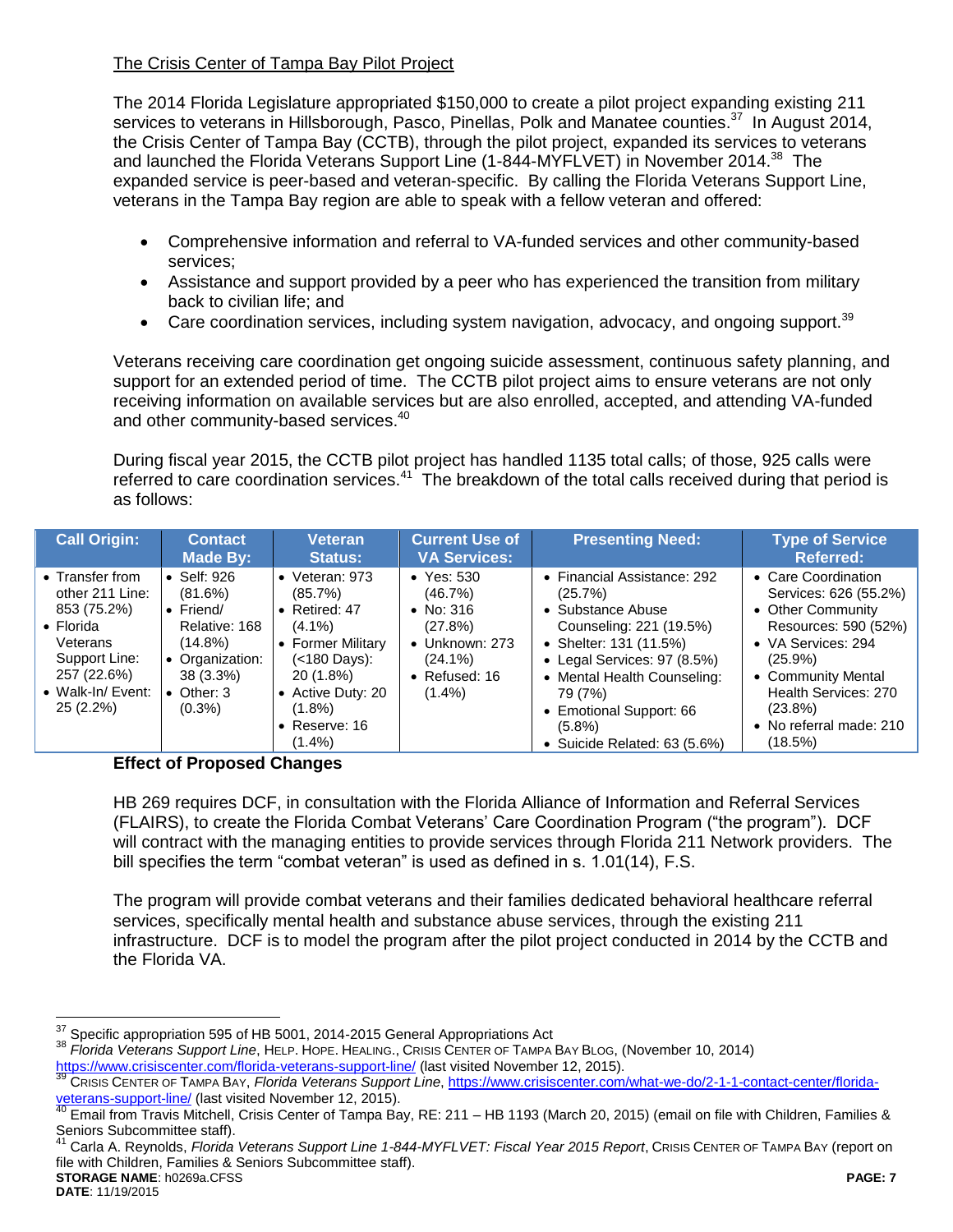The bill specifies that the goals of the program are to:

- Prevent suicides by combat veterans;
- Increase the use of VA services by combat veterans in Florida; and
- Increase the number of combat veterans who make use of other available community-based services.

The bill requires that program services be made available statewide by program teams operated by the Florida 211 Network participants, as authorized by s. 408.918, F.S. The program teams are required to provide referral services to veterans and their families and expand the existing Florida 211 Network to include the optimal range of veterans' service organization and programs.

The bill requires the program to provide a number of services. The program must provide:

- Telephonic peer support;
- Crisis intervention:
- Communication of information and referral resources;
- Treatment coordination, including follow-up care;
- Suicide assessment;
- Promotion of safety and wellness of combat veterans and their families, including continuous safety planning and support;
- Resource coordination, including data analysis, to ensure acceptance, enrollment, and attendance by combat veterans and their families in VA programs and services and communitybased programs and services; and
- Immediate needs assessments, including safety planning.

In addition to the requirement for services, the bill also requires the program teams to take certain actions. The program teams must:

- Track the number of requests from callers who are combat veterans or family members of combat veterans;
- Follow-up with callers to determine whether they have acted on referrals or received the needed assistance, or if additional referrals or advocacy are needed;
- Develop and implement communication strategies (media promotions, public service announcements, print and internet stories, community presentations) to inform combat veterans and their families about available services; and
- Document all calls and capture all necessary data to improve outreach to veterans and their families.

The bill requires DCF to report on the program's implementation to the Governor, President of the Senate, and Speaker of the House of Representatives by December 15, 2017, using data provided to DCF by the Florida 211 Network participants. The contents of the report must include, but are not limited to:

- The number of calls received:
- Demographic information of callers;
- The nature of the call:
- The outcome of the call:
- Services received as a result of the call;
- The impact of the program on veterans' quality of life; and
- Caller satisfaction with the program.

The bill provides a recurring appropriation of \$2,000,155 to DCF to implement the program.

### B. SECTION DIRECTORY: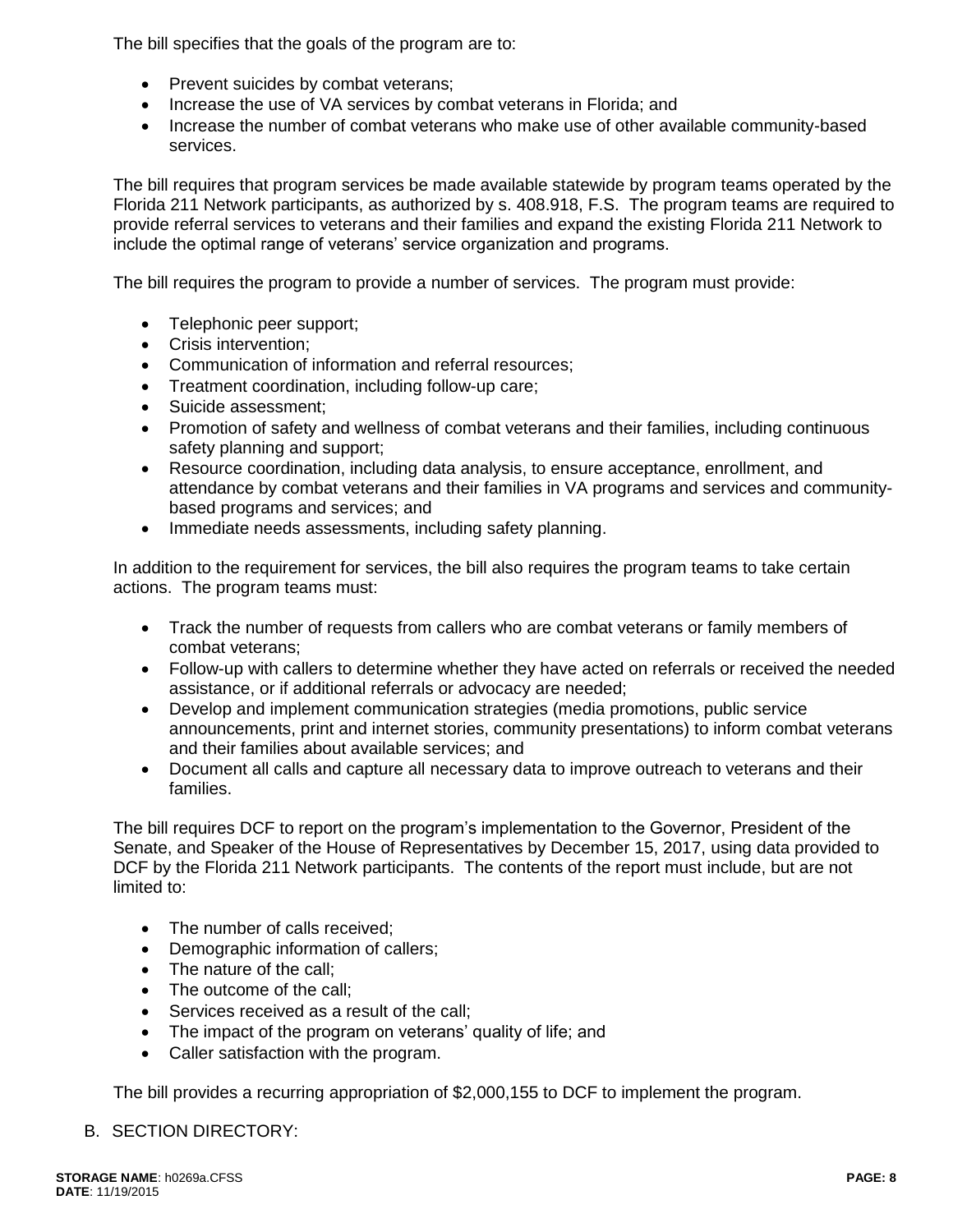**Section 1:** Creates s. 394.9087, F.S., relating to the Florida Combat Veterans' Care Coordination Program.

**Section 2:** Provides an appropriation.

**Section 3.** Provides an effective date.

# **II. FISCAL ANALYSIS & ECONOMIC IMPACT STATEMENT**

- A. FISCAL IMPACT ON STATE GOVERNMENT:
	- 1. Revenues:

None.

2. Expenditures:

The bill provides a recurring appropriation of \$2,000,155 to the Department of Children and Families to implement the provisions of the bill.

- B. FISCAL IMPACT ON LOCAL GOVERNMENTS:
	- 1. Revenues:

None.

2. Expenditures:

None.

- C. DIRECT ECONOMIC IMPACT ON PRIVATE SECTOR: None.
- D. FISCAL COMMENTS: None.

### **III. COMMENTS**

- A. CONSTITUTIONAL ISSUES:
	- 1. Applicability of Municipality/County Mandates Provision: Not applicable. This bill does not appear to affect county or municipal governments.
	- 2. Other:

None.

B. RULE-MAKING AUTHORITY:

None.

C. DRAFTING ISSUES OR OTHER COMMENTS:

None.